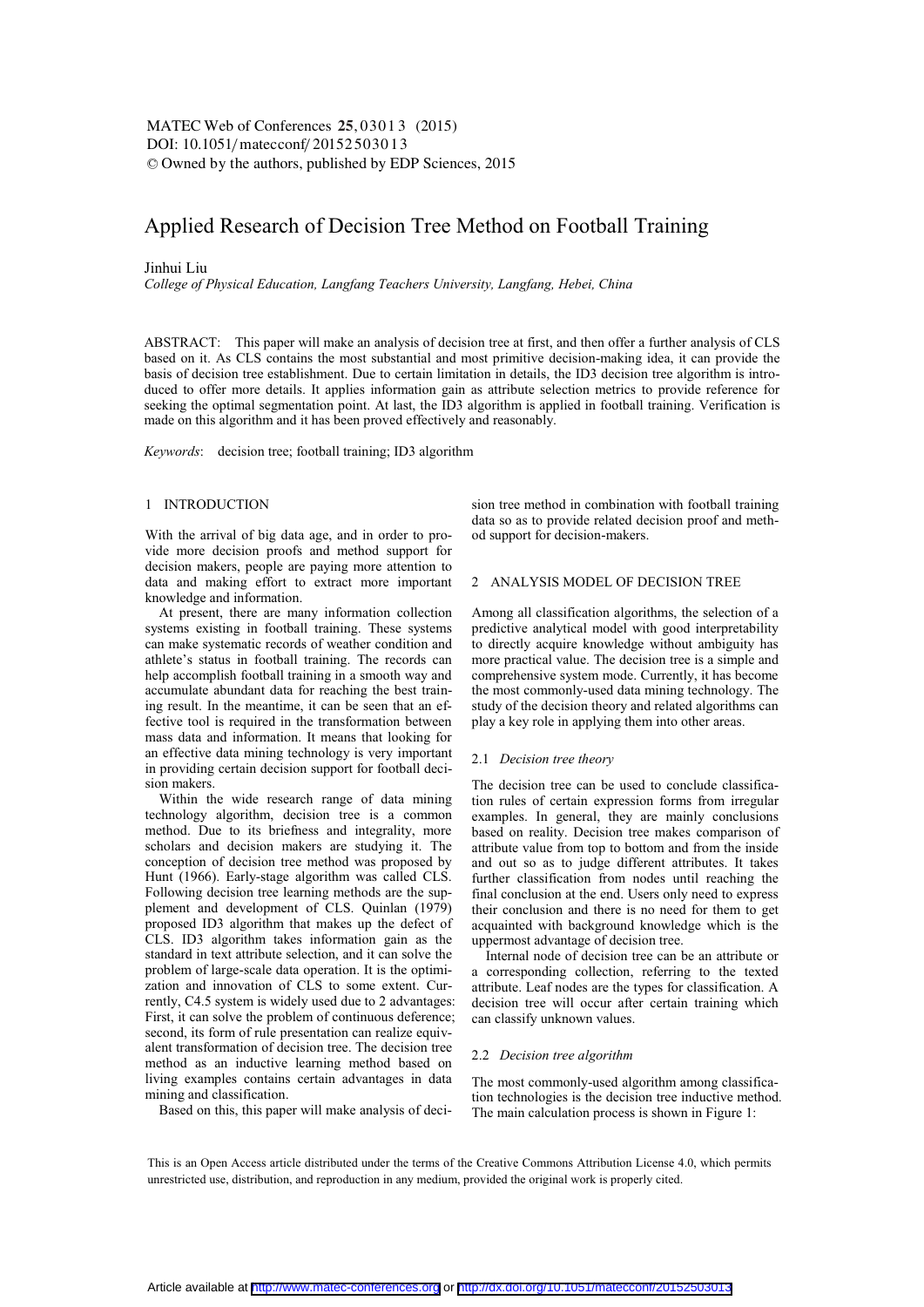

Training data sets Decision tree model

# Figure 1. Work flow of decision tree

The most significant distinction in decision tree classification lies in the different decision algorithms of decision tree generation process. The following part will give a brief introduction to the CLS algorithm and the ID3 algorithm.

# 2.2.1 *CLS algorithm*

The CLS algorithm starts from an empty decision tree. During its process, the CLS algorithm will replace the original decision tree by continuously adding and judging nodes. At last, the algorithm will end with the right training examples of decision tree. The main steps to complete the process are as follows:

1. If *Q* refers to the collection of test attribute and *X* refers to the entire training data set, (*X, Q*) can refer to one tree root of the decision tree *T* in its original state.

2. If leaf node (*X′*) of decision tree *T* has two statuses—component  $Q'$  is empty or  $X'$  refers to the same category of training data, the entire algorithm will be stopped. The corresponding decision tree is *T*.

3. Otherwise, select a node (*X′, Q′)* corresponding to other steps;

4. For component *Q′*, select a text attribute *b* according to certain rules. Take *X′* as the various values obtained by  $b$ .  $X_i'$  refers to the m different intersecting subsets among which  $1 \le i \le m$ . If m branches appear from  $(X', Q' - \{b\})$ , each branch can refer to the various values of *b*. Hence m new leaf nodes  $(X', Q')$ 

can be formed in this way with range of  $1 \le i \le m$ .

5. Return to step 2 to continue iteration until related standards can be met.

#### 2.2.2 *CLS algorithm analysis*

In step 2, if all data sharing the same attribute exist in same categories, then one of the above conditions can be satisfied and other can also be met. However, this conclusion is unsuitable for condition when any pair of data sharing the same attribute exists in different categories.

In step 4, the process only has certain significance when  $m > 1$ . When there's any problem in training data, it cannot be guaranteed that  $m > 1$ . Moreover, CLS algorithm does not specify the selection standards for test in details.

It is actually a process of specializing hypothesis to obtain the establishment of decision tree according to CLS algorithm. One feature of the algorithm is that it is a learning algorithm with only one operator. Therefore, the functioning process of CLS algorithm in invoking this operator is actually the process of establishing decision tree.

#### 2.3 *ID3/C4.5 Algorithm*

The CLS algorithm has clear thinking mechanism. Many researchers are studying this algorithm. However, CLS algorithm contains certain defects as well. One of the major problems is that training data are the foundation of algorithm running and the algorithm may slow down due to the massive training data stored in internal storage. System failure may also occur and thus impact the process of problem solving. In the meantime, certain problems may also exist in the resolution results. As a result, a new algorithm, ID3 algorithm, is generated to eliminate the defects of CLS. ID3/C4.5 algorithm can solve the bottleneck problem of CLS algorithm to some extent. It was proposed by Quinlan (1979). Compared with other algorithms, ID3/C4.5 algorithm has two unique advantages: 1) The test attribute standard of this algorithm is the descent rate of information entropy (the descent rate of information entropy refers to the descent rate of probabilistic information); 2) this algorithm introduces incremental learning technology. Incremental learning technology can effectively solve the problem of algorithm running slow-down resulting from data redundancy.

#### 2.3.1 *Algorithm steps*

1. An important feature for why ID3 algorithm is superior to other algorithms is that its incremental learning method can effectively solve the problem of data running. The key solution is to introduce windows. First, select a random window  $X_i$  for training data X with window scale of W.  $X_i$ , which is to be called a window, refers to a random subset.

2. The decision tree is established in this step. The specific establishment method is consistent with CLS. However, the main difference between these two algorithms which are also important features of incremental learning method is that their measure standards are different. Standard of ID3 algorithm is the incremental attribute of information. This attribute can hold more data capacity in running process. As a result, the selection made by the current window in attribute is to select the maximum information incremental attribute, which is not random. Meanwhile, the running of decision tree can only be stopped when two important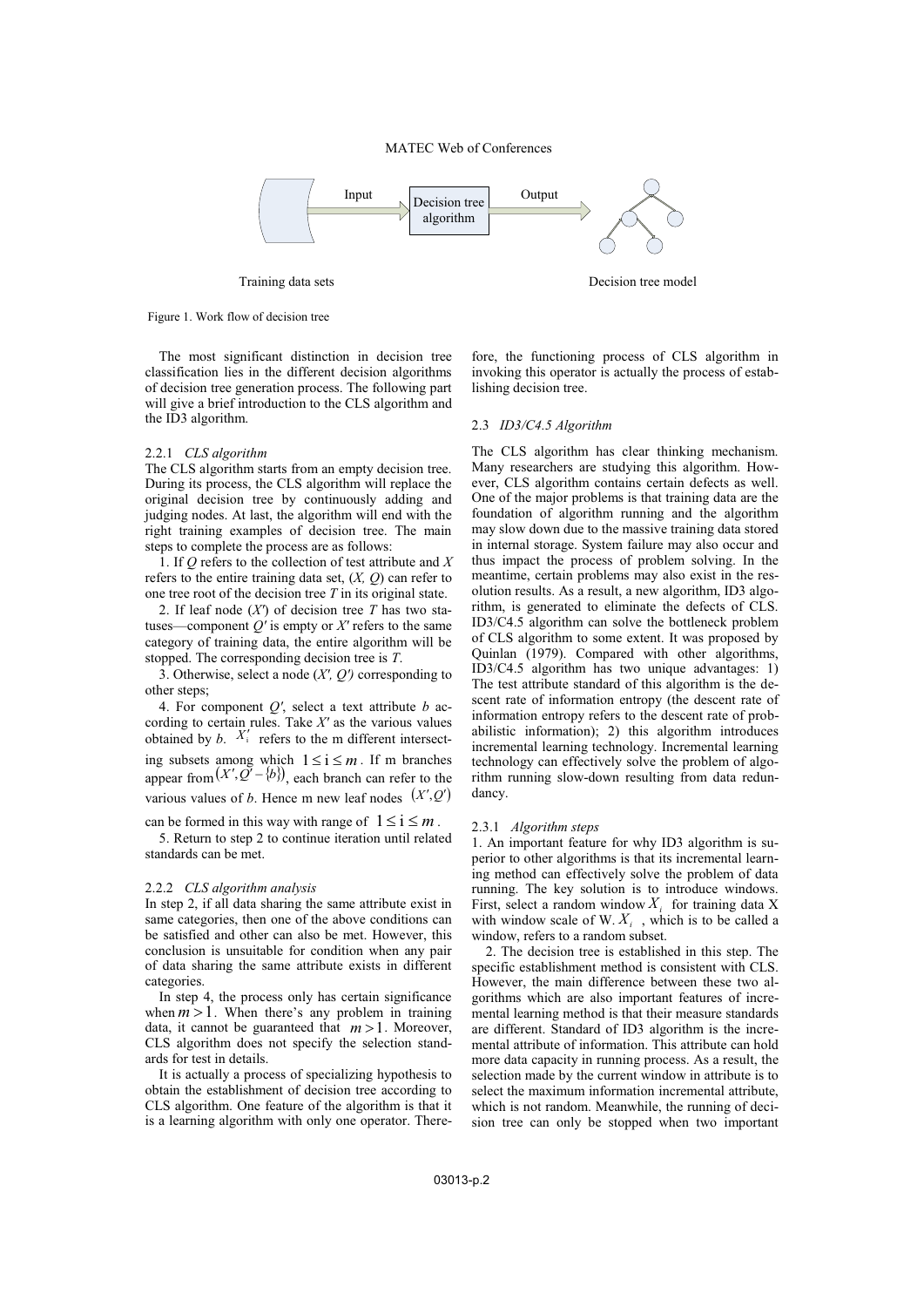requirements can be satisfied; or it will continue until the requirements can be met. At first, consistence of sample sources shall be guaranteed. Second, an important requirement for stopping decision tree running is to divide samples until no more division is available. In this situation, regard the leaves as the transformation method of nodes. Mark, replace and store the leaves by means of majority voting.

3. This step mainly judges whether there are some "special individuals"—whether any exception exists. If there're "special individuals" existing in decision tree, scanning of the training data shall be continued. If there is no "special individual" existing in decision tree, scanning of the training data can be stopped.

4. A new window can be formed in this step. The window is composed of two parts: 1) the "special individuals" existing in step 3—exceptions; 2) some parts of training data. These two parts constitute the new window. Skip to step 2 to continue the running of the algorithm.

#### 2.3.2 *Algorithm characteristics and step analysis*

Compared with other algorithms, ID3 algorithm has one significant advantage that it can effectively solve the problem of large-scale data running. The key of solving this problem is to apply incremental learning method and generate new windows. Through the introduction to the above algorithm steps, we can know that new windows are mainly formed in step 4. There're two ways to form new windows. 1) The core idea of this method is to use exceptions to replace training examples. Of course, the selection of training examples is not random. Each leaf node shall be careful. Only one node will be preserved while all the others will be deleted. The running results of this method are good; however, there're also some defects. When multiple conceptions overlap with each other, windows with scale of W are not easy to be found during the running of the algorithm. As a result, convergence is not applicable while the effectiveness of the results may be impacted. 2) Compared with the first method, this one has better running results. It can eliminate the result defects existing in algorithm running with multiple conceptions and complicated influence. The major part of this method is to expand the existing windows. On one hand, it reserves the "special individuals"—exceptions found in step 3; on the other hand, it can also maintain all the window examples. From these two parts, we can see that this method can expand windows at the greatest extent.

Furthermore, compared with CLS algorithm, there're two significant advantages in this algorithm. 1)It can solve the problem that the large-scale data may impact running effect. When the data scale is large, there's certain limitation in CLS algorithm. However, ID3 algorithm can start incremental learning by generating new windows. The core of this algorithm is to combine two ideas, including rough set and windows. With the guidance of these two ideas, the ID3 algorithm can avoid the slow-down or even failure caused by insufficient internal storage resulting

from the large-scale data in decision tree algorithm. 2)Compared with CLS algorithm, this algorithm is superior in test attribute selection. CLS algorithm selects test attributes by rules which have certain subjectivity while scientific proof is not a must in selection standard. Nevertheless, in ID3 algorithm, information gain is the main selection standard which has more scientific proofs.

#### 2.3.3 *Selection of attribute metrics*

From the analysis given above, we can know that compared with CLS algorithm, one significant advantage of ID3 algorithm is its selection of test attribute. ID3 algorithm takes information gain as test attribute which is also called the split advantage/ disadvantage measurement. When data scale is large and occupies massive storage, algorithm running may be impacted. Taking information gain as test attribute can classify, divide and arrange samples while the required information content is the least. Hence the storage occupancy can be greatly reduced. Moreover, this method can also show the minimum random classification. The specific method to select test attributes for current window nodes is as follows: search each attribute during algorithm running, and use applicable information gain to select the optimal (or the maximum) attribute. The maximum entropy compression selected by this means contains much information. From the above analysis, we can find that this method only needs the minimum test quantity to greatly reduce workload and accelerate the entire algorithm during running. It can be ensured that the decision tree will be found out at the same time. In addition, this algorithm contains more metrics of information gain which can be taken as the test attributes of nodes. The principle of taking information gain as selection standard makes ID3 algorithm superior to other algorithms to some extent.

Propose the following hypothesis:

1. Suppose there are K sets with k samples.

2. Suppose different label attributes have different values. Suppose there are s values and s inhomogeneity  $C_i$  ( $i = 1,...,s$ ) here.  $1, \ldots, s$ ) here.

3. Suppose the sample quantity of inhomogeneity  $C_i$  is  $k_i$ .

4. Suppose attribute B contains different values. There're n values in the form of  ${b_1, ..., b_n}$ .

5. Suppose the sample quantity in inhomogeneity  $C_i$  of subset is  $k_{ij}$ .

Based on the above hypothesis, classify one selected sample to show the required information:

$$
I(k_1, k_2, \dots, k_m) = -\sum_{i=1}^{s} p_i \log_2(p_i)
$$
 (1)

Among which  $p_i = \frac{k_i}{k}$  and  $p_i$  refers to the fre-

quency of  $\in C_i$ . Moreover, binary system is a coded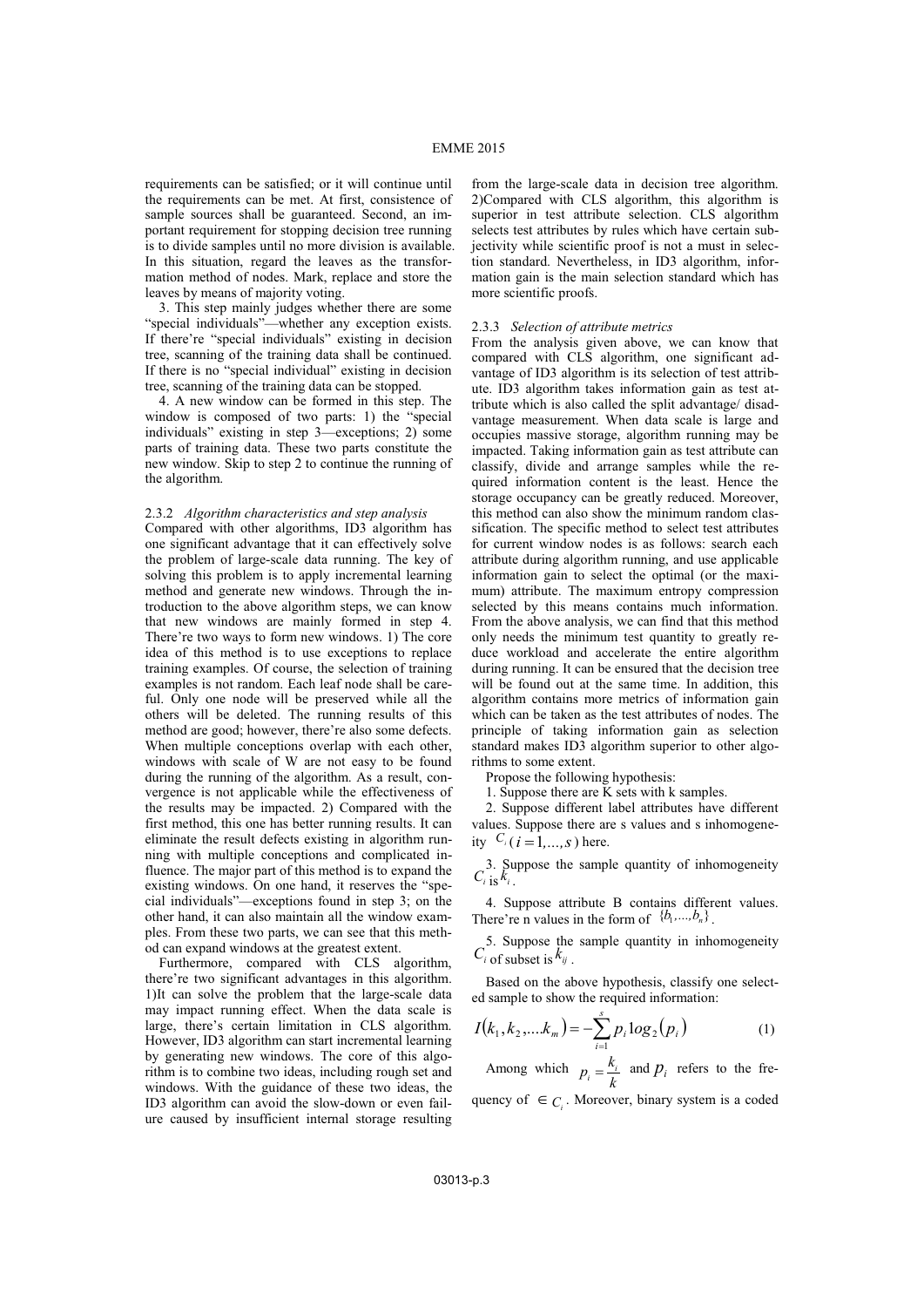form of information. Therefore, the form of  $log_2$ occurs in formula.

K refers to the form of B's classification into n subsets. The detailed form is  $\{K_1, \ldots, K_n\}$ . The sample quantity in K is also included in  $K_j$ . Values in  $\mathcal{b}_j$ correspond with attribute B. If B is chosen as the optimal test attribute, the corresponding subset will present one-to-one corresponding relation with the branch. The branch is formed by nodes including set K. Entropy of subset will be classified according to certain standards. The classification according to B standard is as follows:

$$
E(B) = \sum_{j=1}^{n} \frac{k_{1j} + \ldots + k_{sj}}{k} I(k_{1j,\ldots,k_{sj}})
$$
 (2)

The weight of the *j* subset is  $k_{1j}$  + ... +  $k_{sj}$ *k*  $+\ldots+k_{sj}$ , among which the numerator refers to the sample quantity of  $b_i$  while the denominator refers to the total sample quantity of K. From the above formula, it can be seen that the detailed planning degree of subset classification is inversely proportional to entropy value. With the increase of entropy value, the detailed planning degree (fineness) will decrease, among which the subset  $K_i$  is presented as follows:

$$
I(k_{1j}, k_{2j},...k_{sj}) = -\sum_{i=1}^{s} p_{ij} \log_{2(p_{ij})}
$$
\nAmong which

\n
$$
p_{ij} = \frac{k_{ij}}{|K_{j}|}
$$
\n(3)

The branch binary coding information of attribute B can be shown in the following formula:

$$
Gain(B) = I(k_1, k_2, \dots, k_m) - E(B)
$$
 (4)

The highest information gain  $Gain(B)$  can be obtained by the above formula.

Based on this, the method to classify samples can be concluded as follows: 1 node will generate during the running process of the algorithm. Use the attribute of information gain to classify and distinguish it. A branch will appear at the same time. Calculate the expected compression of attribute entropy during the running process of the algorithm. Select the attributes according to certain standards. Here, the expected compression of the optimal entropy is taken as the test attribute of set K.

From the above study, we can know that compared with other algorithms, ID3 algorithm is superior in solving the problem of large-scale data. As a result, this algorithm has high application significance.

However, the system that is widely accepted and

applied by most scholars is C4.5. The major advantage of this system lies in its data processing. It has certain advantage in processing continuous attribute data. In addition, this system can transform equivalent rules to decision tree which can significantly improve the running speed of the system.

#### 3 APPLICATION OF DECISION TREE ON FOOTBALL TRAINING

#### 3.1 *Football training data table*

Climate factors can have certain influence on football training. This paper selects four climate factors to study their influence:

- 1. Wind: calm; medium wind; gale
- 2. Temperature: moderate; hot; cold
- 3. Weather: sunny; rainy; cloudy
- 4. Humidity: high; normal

Beyond that, whether the comprehensive results of the four factors are suitable for football training is presented in "Influence". This paper studies the existing 10 groups of data as shown in Table 1.

#### 3.2 *Construction decision tree*

Establishment process of ID3 algorithm:

1. Conduct systematic calculation of information gain of various attributes;

2. Select the attribute *Ak* with the most information gain in calculation;

3. Gather the examples with the same *Ak* value into the same category. Take the following values as corresponding subsets;

4. Process the subsets with positive and negative examples by recursive algorithm;

5. Return if no positive example and negative example exist simultaneously.

 $S$  refers to the sample set.  $P(\text{ui})$  refers to the occurrence frequency of category  $i$ . The gain can be presented as follows:

$$
gain(S, A) = En \, tropy(S) - \sum_{u} \frac{|S_u|}{|S|} En \, tropy(S_u)
$$
 (5)

The information gain of climate factors can be calculated from the above steps. Corresponding results are shown in Table 2.

From the Table 2, we can reach the conclusion that the most information gain can be obtained by dividing training sets according to weather. As a result, weather shall be selected as the root node of decision tree. After making further division by taking sunny, cloudy and rainy weather as the nodes, the set that is entirely suitable for training is sunny weather. The corresponding decision tree is as Figure 2.

From the decision tree graph given above, we can reach the conclusions that temperature shall be considered in rainy days and wind shall be considered when temperature is too high; calm days are suitable for football athlete's training and gale is unsuitable;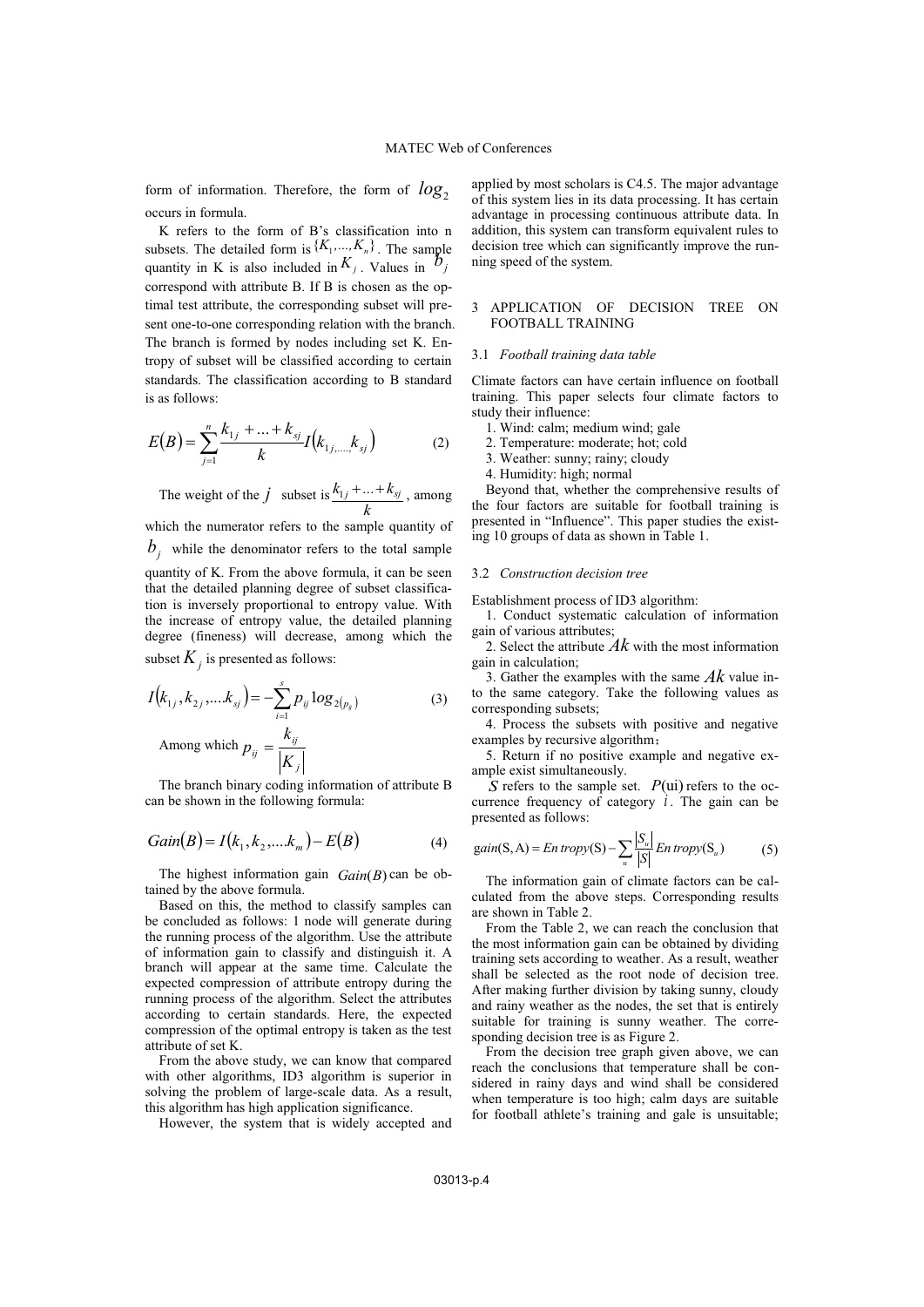# EMME 2015

| Table 1. Football training data sheet |             |         |          |               |
|---------------------------------------|-------------|---------|----------|---------------|
| Wind                                  | Temperature | Weather | Humidity | Influence     |
| Gale                                  | Moderate    | Sunny   | High     | Appropriate   |
| Medium wind                           | Moderate    | Cloudy  | Normal   | Appropriate   |
| Calm                                  | Moderate    | Rainy   | High     | Inappropriate |
| Medium wind                           | Cold        | Rainy   | Normal   | Inappropriate |
| Medium wind                           | Hot         | Sunny   | High     | Appropriate   |
| Calm                                  | Hot         | Sunny   | High     | Appropriate   |
| Medium wind                           | Moderate    | Sunny   | High     | Appropriate   |
| Gale                                  | Moderate    | Rainy   | High     | Inappropriate |
| Medium wind                           | Moderate    | Cloudy  | High     | Appropriate   |
| Gale                                  | Hot         | Cloudy  | High     | Inappropriate |

| Table 2. Information gain table |  |
|---------------------------------|--|
|                                 |  |

| Wind          | 0.097<br>_<br>$\alpha$<br>KIA 1.                                                          | $\sim$<br>perature<br>موم .                 | 170<br>$\overline{\phantom{a}}$<br>g(f)<br>$\lambda$<br>__<br>∪.⊥<br>$\sim$ |
|---------------|-------------------------------------------------------------------------------------------|---------------------------------------------|-----------------------------------------------------------------------------|
| W.<br>/eather | 101<br>$\sim$<br>$\overline{\phantom{a}}$<br>g(A3<br>J. I 8 I<br>$\overline{\phantom{a}}$ | $\overline{\phantom{a}}$<br>$-$<br>Humidity | ت41<br>$\overline{\phantom{a}}$<br>$\sigma$ .<br>_<br>0.11                  |



Figure 2. Decision tree forming graph

| Table 3. Experimental test result table |  |  |
|-----------------------------------------|--|--|
|-----------------------------------------|--|--|

| Group Number         | Wind        | l'emperature | Humidity | Weather |
|----------------------|-------------|--------------|----------|---------|
| 1 St<br>group        | Gale        | Cold         | Normal   | Sunnv   |
| $\sim$ nd<br>group   | Medium wind | Moderate     | High     | Rainv   |
| $\gamma$ rd<br>group | Medium wind | Cold         | Normal   | Cloudv  |

moderate or low temperature is unsuitable for training; humidity shall be considered in cloudy days; normal humidity is suitable for training while too high humidity is unsuitable; sunny days are suitable for football athlete's training.

# 3.3 *Decision tree model inspection*

In order to certify the validity of the model, this paper selects three groups of data to analyze as shown in

Table 3.

Weather of the first group data is sunny which is ensured to be applicable for football athlete's training according to the decision tree graph. Weather of the second group data is rainy which is ensured to be inapplicable for football athlete's training according to the decision tree graph. Weather of the third group data is cloudy which is ensured to be applicable for football athlete's training according to the decision tree graph. By comparison, it is easy to find that these